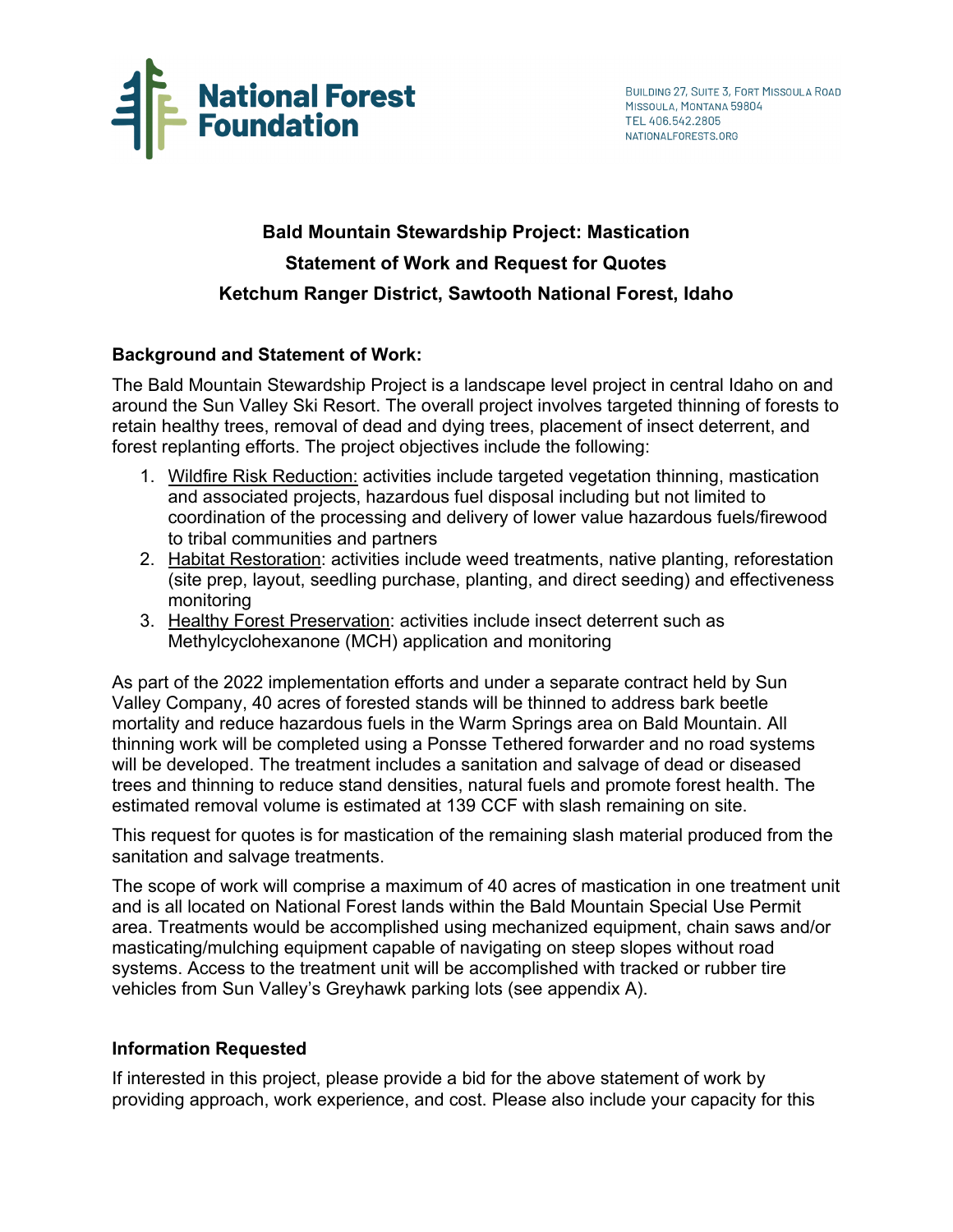project and efficiency in wood hauling and wood transporation projects in the past, if any.

In response to this RFQ, the Contractor shall identify their approach to completing the scope of work including which efforts and materials they can supply in terms of materials, labor, equipment, supplies, supervision, quality control, and incidentals required to complete the work described. The Contractor shall perform all work in a safe and conscientious manner.

This is a request for proposals only and quotations furnished are not offers. This request does not commit the National Forest Foundation to pay any costs incurred in the preparation of submission of the quotation or to contract for supplies or services.

# **General Specifications**

- (a) Description of Work This Request for Quotes is for mastication services to support the implementation of the Bald Mountain Stewardship Project. Mastication treatments should adhere to the following specifications:
	- I. Individual pieces resulting from mastication/chipping shall be less than 6 inches long and 6 inches in diameter.
	- II. Masticated or chipped material must be dispersed through the treatment unit.
	- III. Average depth of mastication or chipped material shall not be more than twelve (12) inches as measured throughout the cutting units and the maximum depth of mastication or chipped material shall not exceed sixteen (16) inches in any one spot.
	- IV. Avoid deposition of mastication or chipped material on road surfaces, trails, drainage ditches and culvert basins, Intermittent streams and perennial streams. Any mastication debris larger than 1 inch in diameter and 1 foot long, inadvertently deposited on roads, trails, ditches or culverts, shall be periodically removed from such areas.
	- V. Contractor shall utilize forwarding harvester travel routes up/down the mountainside. Average slope in the treatment unit is approximately 55-70%.
	- VI. Contractor shall provide all equipment and manpower to complete all tasks.
- (b) Project Location(s)-

Bald Mountain Stewardship Project mobilization site: 201 Picabo St, Ketchum , ID 83340 (43.68222, -114.40456). Mobilization site and treatment unit are indicated in appendix A.

(c) Work Schedule- Mastication shall begin no earlier than August 1, 2022 and shall be completed no later than October 1, 2022.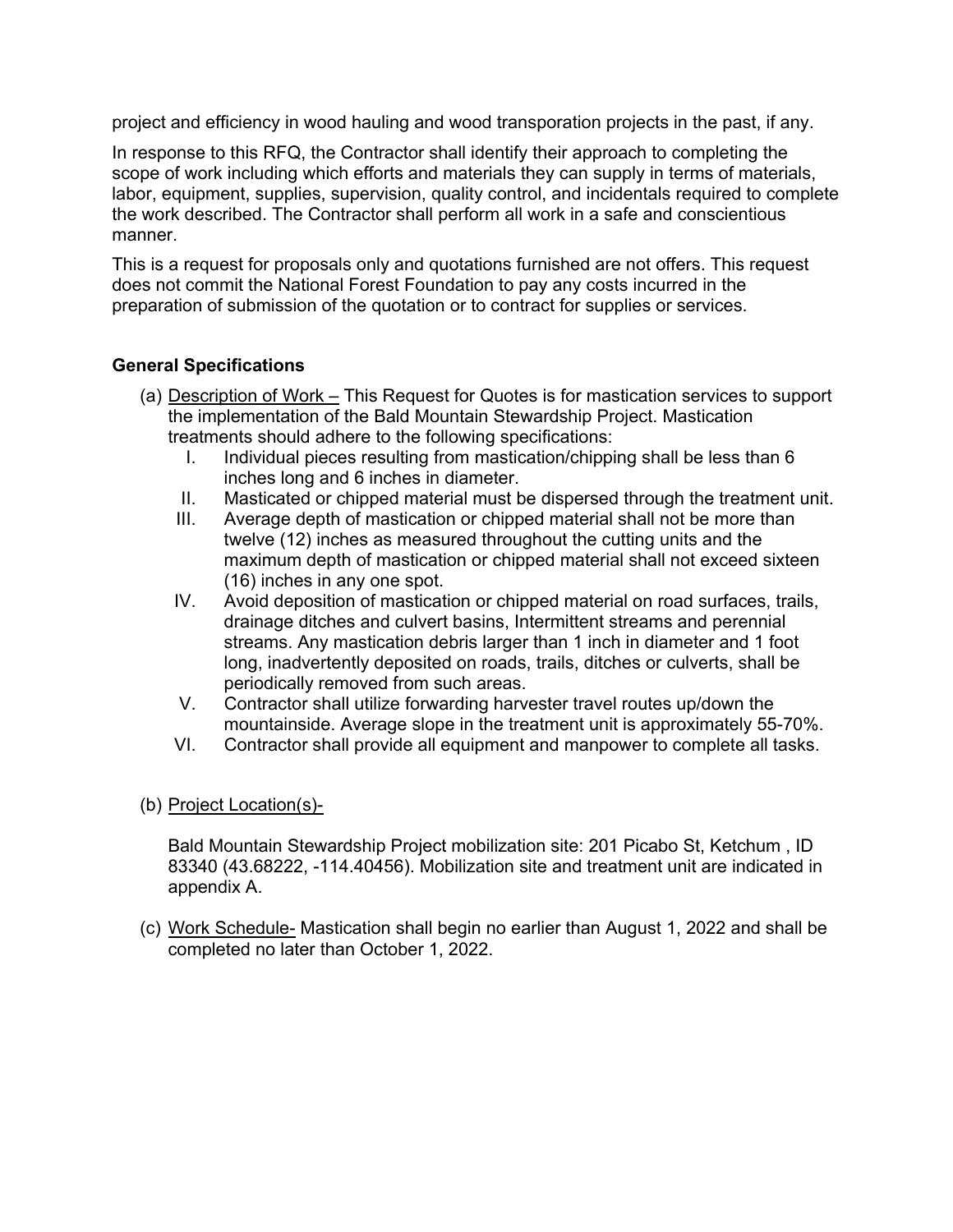## **Pricing Schedule**

Contactor shall price work according to the schedule below.

| Description                             | Unit<br>(Acre) | Unit<br>Cost | Quantity | <b>Total Cost</b> |
|-----------------------------------------|----------------|--------------|----------|-------------------|
| <b>Mobilization and De-Mobilization</b> |                |              |          |                   |
| <b>Mastication</b>                      | 40             |              |          |                   |

# **Other Project Requirements and Specifications**

(a) Utilities –In many locations there will be no or limited sanitation, water, electrical or housing services available. The Contractor shall make its own arrangements for temporary facilities if needed.

## **Contractor Qualifications**

- (a) References Please provide three references.
- (b) Past Experience Please provide a brief explanation of previous work experience with land management agencies.

#### **Insurance Requirements**

Upon selection of the winning bid, chosen contractor will be asked to affirm that it has and shall maintain State minimum workers' compensation insurance coverage for its employees, if any. The selected contractor shall also maintain broad form general liability, property damage, and automotive liability insurance in the minimum amount of \$1,000,000 for bodily injury, death, or damage to property of any person and \$2,000,000 for bodily injury, death, or damage to property of more than one person. The Contractor shall name NFF an Additional Named Insured and provide NFF with documentation evidencing such coverages.

## **Quote Submission**

Submit quotes via email to Dani Southard, dsouthard@nationalforestfoundation.org no later than June 24, 2022. The successful bidder will be notified no later than June 28, 2022.

## **Equal Opportunity Provider**

In accordance with Federal law and U.S. Department of Agriculture policy, the National Forest Foundation is prohibited from discriminating on the basis of race, color, national origin, sex, age, religion, political beliefs, or disability.